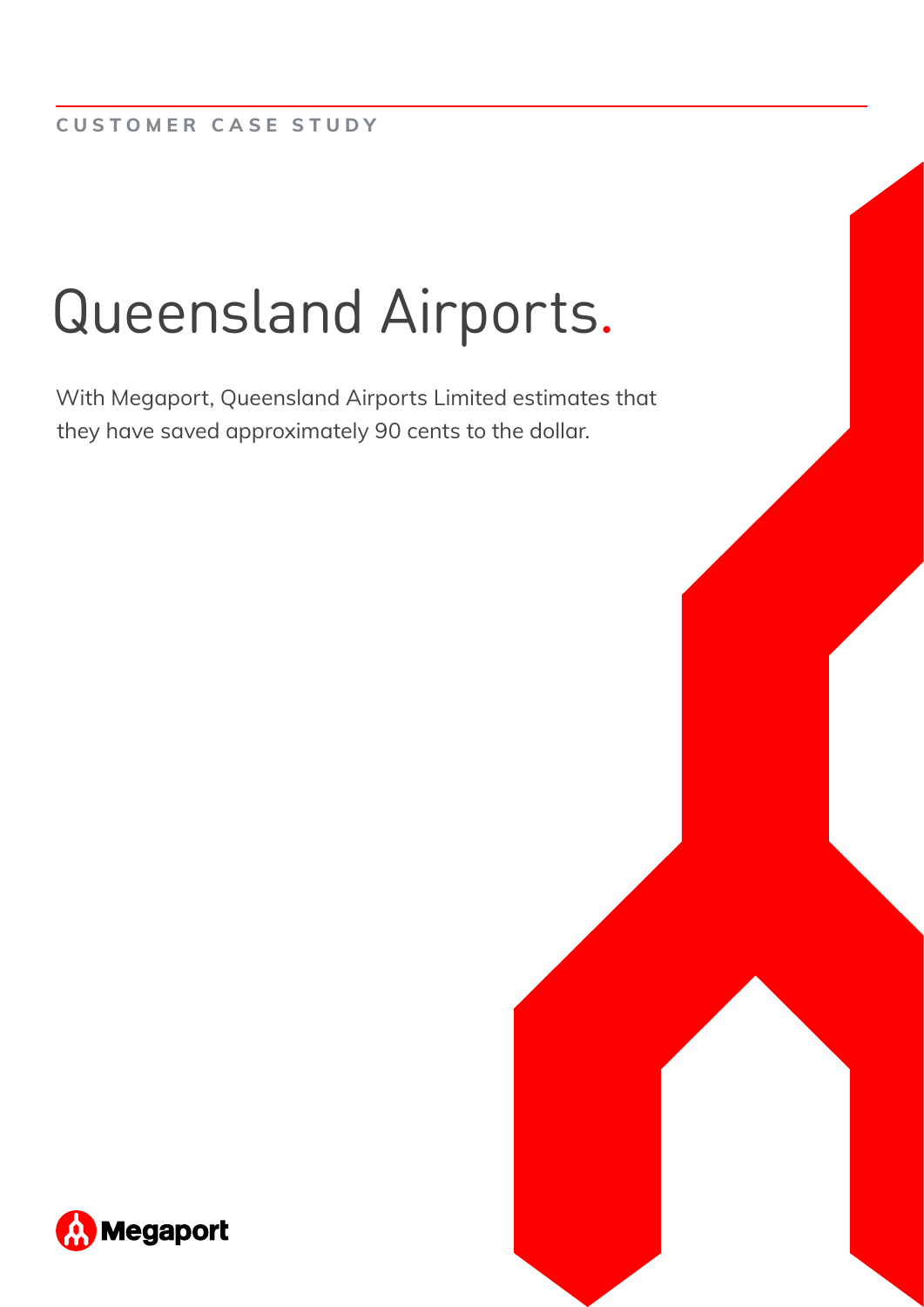## About the Company

Queensland Airports Limited (QAL) is a regional airport specialist in Australia which handles approximately 153,000 passengers per week across four locations; Gold Coast, Townsville, Mt Isa, and Longreach. QAL's primary focus is on creating an excellent customer experience for passengers using their airports. A component of this is ensuring that fast and free Wi-Fi internet is available for all passengers, and as such, QAL looked for ways to



improve their internet performance while keeping costs down. Through their partnership with Megaport, QAL increased user download speeds on their free passenger Wi-Fi service using Megaport Internet Exchange (MegaIX) peering exchange. This improved QAL's passenger experience at a fraction of the cost of traditional internet bandwidth.

# **Challenges**

**Performance:** In order to provide an outstanding customer experience, QAL identified the need for a complimentary Wi-Fi service for all passengers. However, due to increasing passenger demand, it was difficult to achieve consistently fast and reliable internet access for passengers. QAL needed to investigate new and innovative connectivity solutions in order to enable a world class internet experience for all users.

**Cost:** Traditional Internet Service Providers (ISPs) can deliver a reliable internet solution, however, this often comes at a high cost. QAL needed an efficient way to supply their passengers with the content they wanted at ever-increasing speeds, without significant increases in their internet access costs.

**Flexibility:** Traditional connectivity solutions are often inflexible which makes it difficult to adjust to changes in demand. QAL required a solution that allowed for rapid provisioning and flexible contract terms in order to swiftly react to changes in user demand.

#### Solution

- QAL increased their network performance without significant increase in network cost. QAL deployed a 1Gb Port to provide supplementary bandwidth to their internet connection. This was accomplished using a Virtual Cross Connect (VXC) to MegaIX, which delivers free, scalable bandwidth to some of the world's largest content providers. This significantly improved the speed of QAL's free passenger Wi-Fi internet service.
- QAL estimates that they saved approximately 90 cents to the dollar with Megaport when compared to other options they investigated. By leveraging the MegaIX peering platform, QAL was able to provide improved connectivity to high-demand internet-based content for their users. To achieve similar speeds using only traditional ISP bandwidth would have represented a much higher cost to QAL, potentially rendering the project itself unfeasible.
- ◆ Rapid deployment meant QAL achieved an outcome in days, rather than weeks. Unlike a traditional telco deployment which could potentially take weeks or months, QAL was able to initially deploy Megaport services within a matter of days. QAL can now scale bandwidth up and down within seconds, allowing them to adjust their connectivity to meet changing customer needs.
- ◆ QAL can now directly exchange data with the Megaport Ecosystem of leading service providers from one Port. Choice is a significant benefit of the Megaport Ecosystem in which QAL was able to connect with many of the key content providers their users want to access. Netflix, in particular, is a key contributor to the growing demand for bandwidth from passengers in QAL terminals. Leveraging the peering capabilities of MegaIX, QAL can deliver content to users at high speed and at no cost. This allows passengers to quickly download and access movies and other entertainment before and after they fly.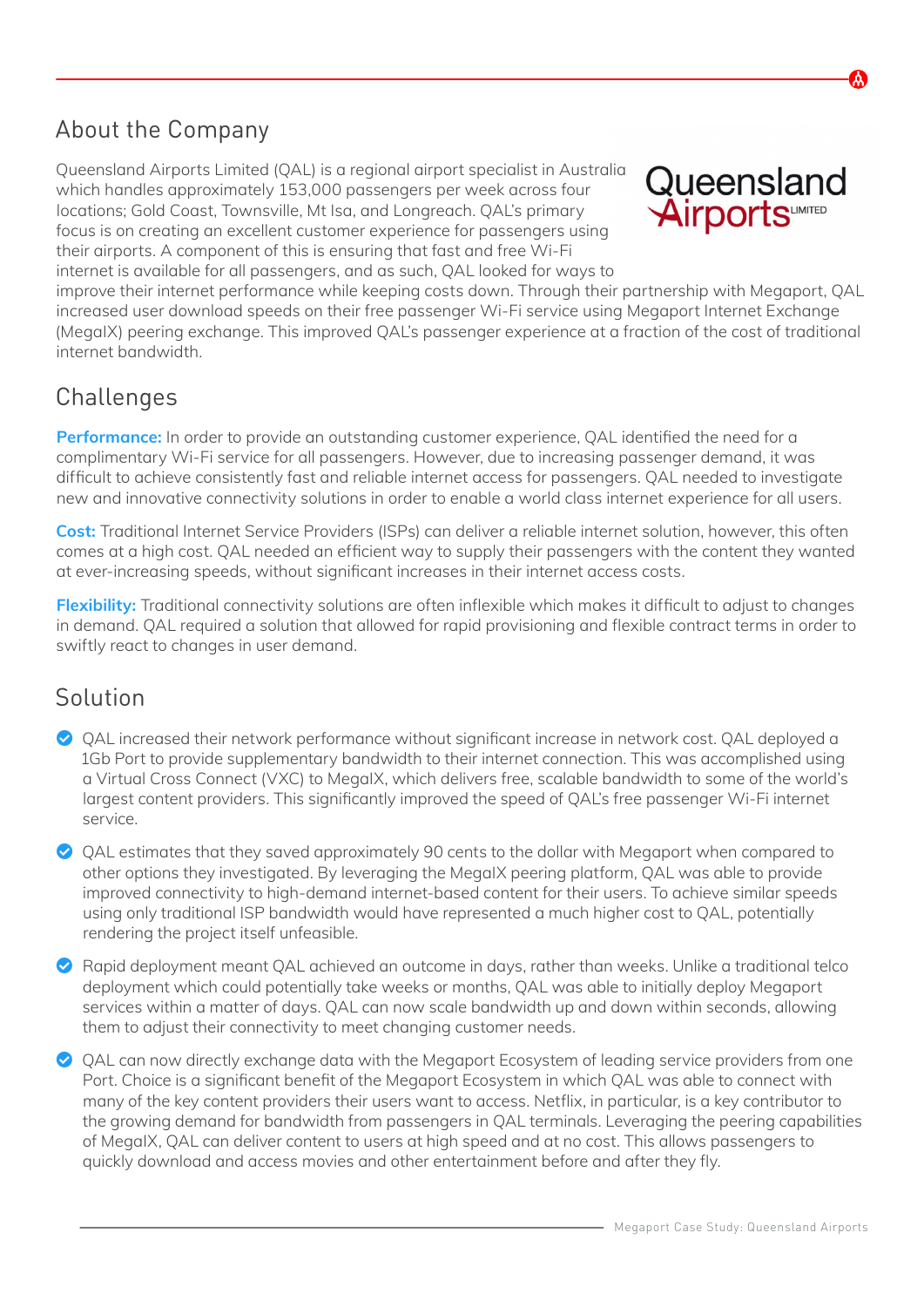### Future Plans

Upcoming projects include a terminal expansion on the Gold Coast, as well as the deployment of complimentary passenger Wi-Fi throughout the terminal carparks. To support the increased bandwidth demands expected from increasing passenger numbers, QAL plans to expand their MegaIX peering capabilities to 10GB.

Additional services may also be considered to enhance QAL's network, such as deploying supplementary internet services via the Megaport Exchange, and leveraging Megaport's public cloud interconnection services.

Megaport's rapid provisioning to interconnection services, and peering capabilities within their diverse Internet Exchange, have driven our goal of delivering premium services to customers within our airports and more generally, contributing to an improved standard of internet service in the transport industry.  $\prime\prime$ 

**– Joseph Kairouz, In Charge of Networks and Security, Queensland Airports Limited**

**W** Here at Queensland Airports Limited, we always strive to bring innovative ways to improve our customer's experience.

Queensland Airports operates four airports, however, providing free Wi-Fi internet services at each of these is rather costly. Peering through Megaport has enabled us to reduce associated costs, but also allows QAL, as a business, to utilise these services. *II* 

**– Peter Carter, Technology Business Partner, Queensland Airports Limited**